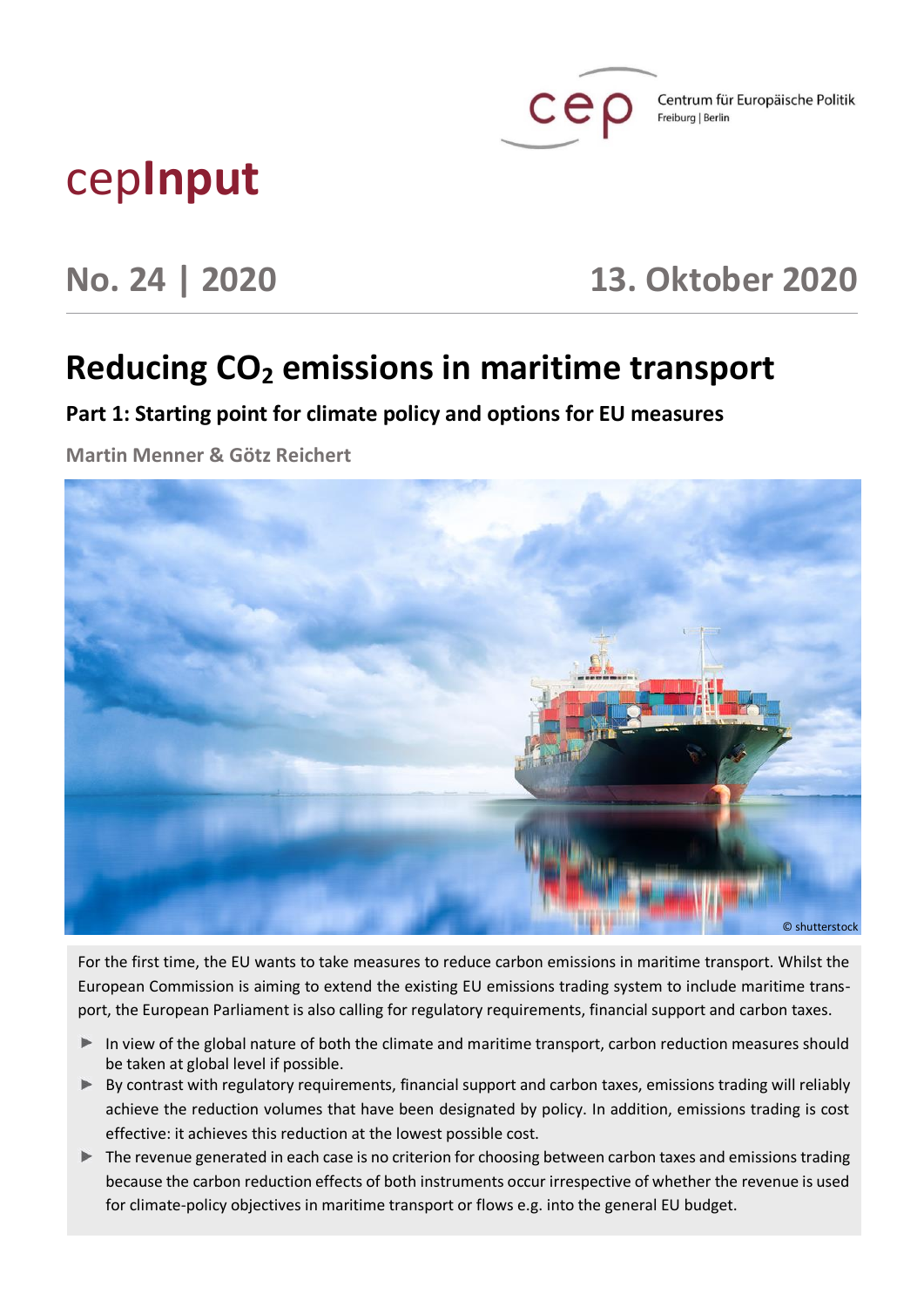# **Contents**

| $\mathbf{1}$   |                                                                                           |                                                                       |                                                                      |                                                                              |  |  |
|----------------|-------------------------------------------------------------------------------------------|-----------------------------------------------------------------------|----------------------------------------------------------------------|------------------------------------------------------------------------------|--|--|
| $\overline{2}$ | Starting point for climate policy: Carbon emissions and measures in the shipping sector 4 |                                                                       |                                                                      |                                                                              |  |  |
|                | 2.1                                                                                       |                                                                       |                                                                      |                                                                              |  |  |
|                | 2.2                                                                                       |                                                                       |                                                                      |                                                                              |  |  |
|                | 2.3                                                                                       |                                                                       |                                                                      |                                                                              |  |  |
|                |                                                                                           | 2.3.1                                                                 |                                                                      |                                                                              |  |  |
|                |                                                                                           | 2.3.2                                                                 |                                                                      |                                                                              |  |  |
|                |                                                                                           |                                                                       | 2.3.2.1                                                              | EU Strategy: Reduction of CO <sub>2</sub> emissions from shipping (2013) 6   |  |  |
|                |                                                                                           |                                                                       | 2.3.2.2                                                              | MRV Regulation Recording of CO <sub>2</sub> emissions from shipping (2015) 6 |  |  |
|                |                                                                                           |                                                                       | 2.3.2.3                                                              | EU Commission: Extending the EU ETS to cover shipping (2019) 7               |  |  |
|                |                                                                                           |                                                                       | 2.3.2.4                                                              | European Parliament: Proposals for carbon reduction measures (2020) .7       |  |  |
| 3              |                                                                                           |                                                                       |                                                                      |                                                                              |  |  |
|                | 3.1                                                                                       |                                                                       |                                                                      |                                                                              |  |  |
|                | 3.2                                                                                       |                                                                       |                                                                      |                                                                              |  |  |
|                | 3.3                                                                                       | Carbon pricing: Carbon taxes and the Emissions Trading System (ETS) 9 |                                                                      |                                                                              |  |  |
|                |                                                                                           | 3.3.1                                                                 | Emissions Trading System (ETS): Controlling the quantity of carbon 9 |                                                                              |  |  |
|                |                                                                                           | 3.3.2                                                                 |                                                                      |                                                                              |  |  |
|                |                                                                                           | 3.3.3                                                                 |                                                                      |                                                                              |  |  |
|                |                                                                                           | 3.3.4                                                                 |                                                                      |                                                                              |  |  |
| 4              |                                                                                           | Assessment.                                                           |                                                                      |                                                                              |  |  |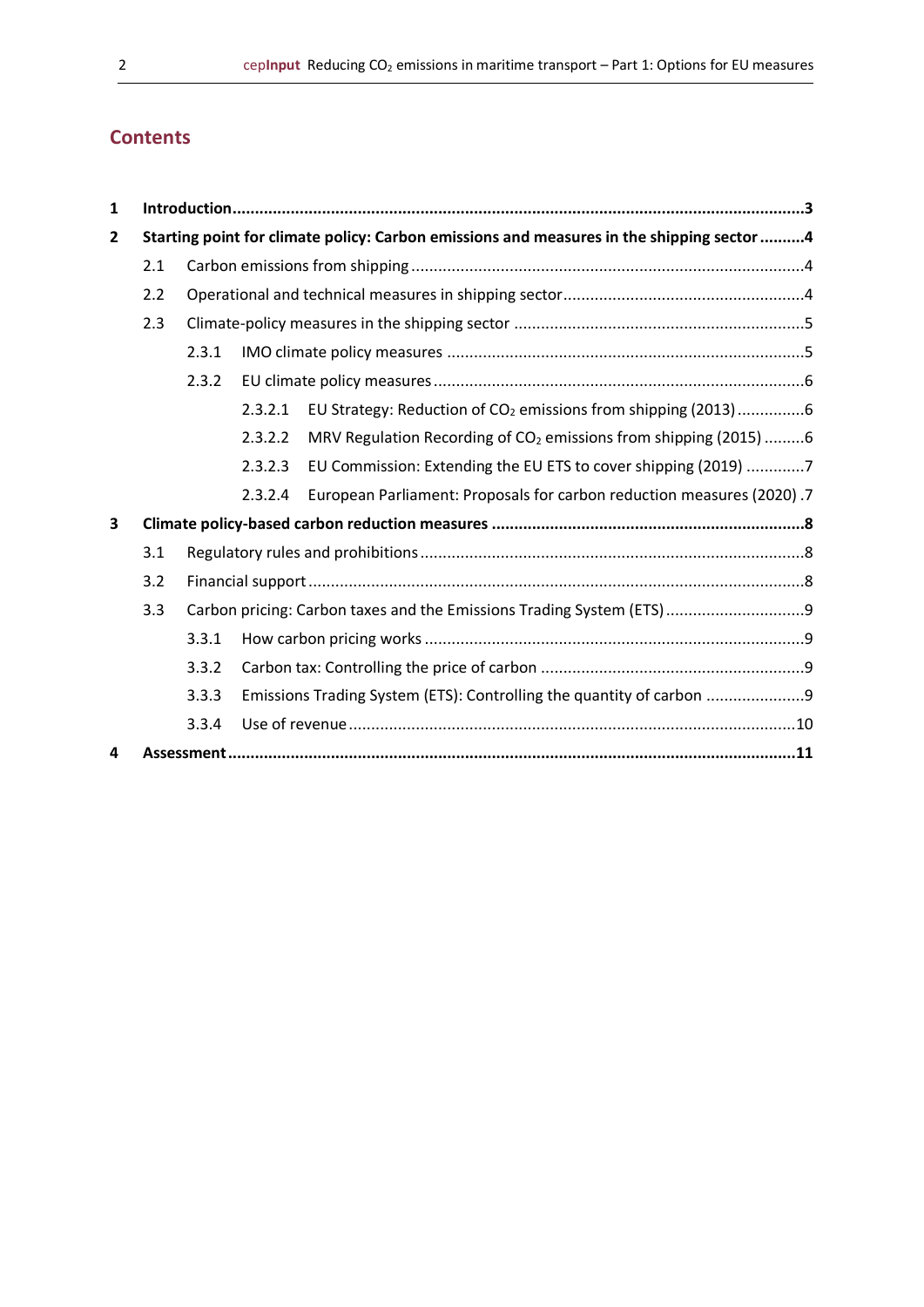## <span id="page-2-0"></span>**1 Introduction**

Maritime transport ("shipping") is the only sector in which the EU has yet to regulate the reduction of carbon emissions. Members of the UN International Maritime Organisation (IMO), which include the EU, have been working on strategies for a global reduction in carbon emissions from shipping since 1997.<sup>1</sup> Although, in the EU Commission's opinion, in view of the global problem of climate change and the international nature of the sector, a global approach to reducing its carbon emissions would be "the most effective and therefore preferable", it believes there is a necessity for EU measures due to the "relatively slow progress of the IMO".<sup>2</sup> In the Reform of EU climate policy for the period 2021–2030, only passed in 2018, the EU clearly decided against the inclusion of shipping in the existing EU Emissions Trading System (EU ETS), which currently reduces carbon emissions from industrial companies and power producers.<sup>3</sup> In July 2019, however, that is precisely what EU Commission President Ursula von der Leyen announced she would be doing in the future.<sup>4</sup> For this purpose, the EU Commission now wants to develop a legislative proposal by mid-2021 as part of the "European Green Deal".<sup>5</sup> At the same time, the European Parliament is already proposing specific provisions for the expansion of the EU ETS to cover shipping and also for limits on carbon emissions for shipping fleets as well as a fund to finance carbon reduction measures.<sup>6</sup> By contrast, the international shipping industry, which is calling for a global carbon tax, has expressed significant scepticism about the EU's unilateral carbon reduction measures, in general, and EU emissions trading in particular.<sup>7</sup>

Due to the lack of any up-to-date analysis by the EU Commission,<sup>8</sup> the sector-specific factors and requirements for reducing carbon emissions from shipping in the EU remain largely undefined. This cep**Input** identifies the issues that are relevant to the growing discussion and provides guidance on how to deal with them. This Part 1 therefore aims to take stock of the current starting point for climate policy at global and EU level (Section 2). Against this backdrop, we set out the various types of climate policy measures, that have already been discussed, and the way in which they aim to reduce carbon emissions from shipping: regulatory requirements (rules and prohibitions), financial support, carbon taxes, emissions trading (Section 3). To conclude, these measures will be assessed (Section 4). Based on this, a subsequent second cep**Input** will look at the challenges and design options which apply specifically to EU emissions trading as envisaged by the EU Commission and the European Parliament.

<sup>&</sup>lt;sup>1</sup> IMO[, Greenhouse Gas Emissions](http://www.imo.org/en/OurWork/Environment/PollutionPrevention/AirPollution/Pages/GHG-Emissions.aspx) an[d Historic Background](http://www.imo.org/en/OurWork/Environment/PollutionPrevention/AirPollution/Pages/Historic%20Background%20GHG.aspx) [this and all other links were last accessed on 15 October 2020].

<sup>&</sup>lt;sup>2</sup> EU Commission, [Reducing Emissions from the Shipping Sector;](https://ec.europa.eu/clima/policies/transport/shipping_en) EU Commission (2020), Communication COM(2020) 562 of 17 September 2020, Stepping up Europe's 2030 climate ambition, p. 18 et seq.; Impact Assessment SWD(2020) 176 of 17 September 2020, p. 10.

<sup>&</sup>lt;sup>3</sup> Directive 2003/87/EC of the European Parliament and of the Council of 13 October 2003 establishing a scheme for greenhouse gas emission allowance trading in the Union [EU-EHS Directive]; for detailed analysis see Bonn, M. / Reichert, G. (2018), Climate protection by way of the EU-ETS, cep**Input** [03/2018.](https://www.cep.eu/en/eu-topics/details/cep/climate-protection-by-way-of-the-eu-ets.html)

<sup>4</sup> von der Leyen, U. (2019), A Union that strives for more: My Agenda for Europe – Political Guidelines for the Next European Commission 2019–2024, p. 6.

<sup>5</sup> EU Commission (2019), The European Green Deal, Communication COM(2019) 640 of 11 December 2019, p. 13; Reichert, G. (2019), A European Green Deal, cep**[Adhoc](https://www.cep.eu/en/eu-topics/details/cep/arbeitsauftraege-von-der-leyens-an-die-neue-eu-kommission-teil-2-ein-europaeischer-gruener-deal.html)** of 26 November 2019.

<sup>&</sup>lt;sup>6</sup> EU Parliament (2020), Amendments [P9\\_TA-PROV\(2020\)0219](https://www.europarl.europa.eu/doceo/document/TA-9-2020-0219_EN.html) of 16 September 2020 on Commission Proposal COM(2019)38 of 4 February 2019 amending Regulation (EU) 2015/757 in order to take appropriate account of the global data collection system for ship fuel oil consumption data.

<sup>&</sup>lt;sup>7</sup> International Chamber of Shipping (2018), <u>Reducing CO<sub>2</sub> [Emissions to Zero:](https://www.ics-shipping.org/docs/default-source/resources/reducing-co2-emissions-to-zero-the-paris-agreement-for-shipping.pdf?sfvrsn=7) [The "Paris Agreement for Shipping"](https://www.ics-shipping.org/docs/default-source/resources/reducing-co2-emissions-to-zero-the-paris-agreement-for-shipping.pdf?sfvrsn=7)</u>, p. 13.

<sup>8</sup> Cf. most recently EU Commission (2013), Impact Assessment – Accompanying document to the Commission proposal COM(2013) 480 for the inclusion of GHG emissions from maritime transport in the EU's reduction commitments, Commission Staff Working Document SWD(2013) 237 of 28 June 2013.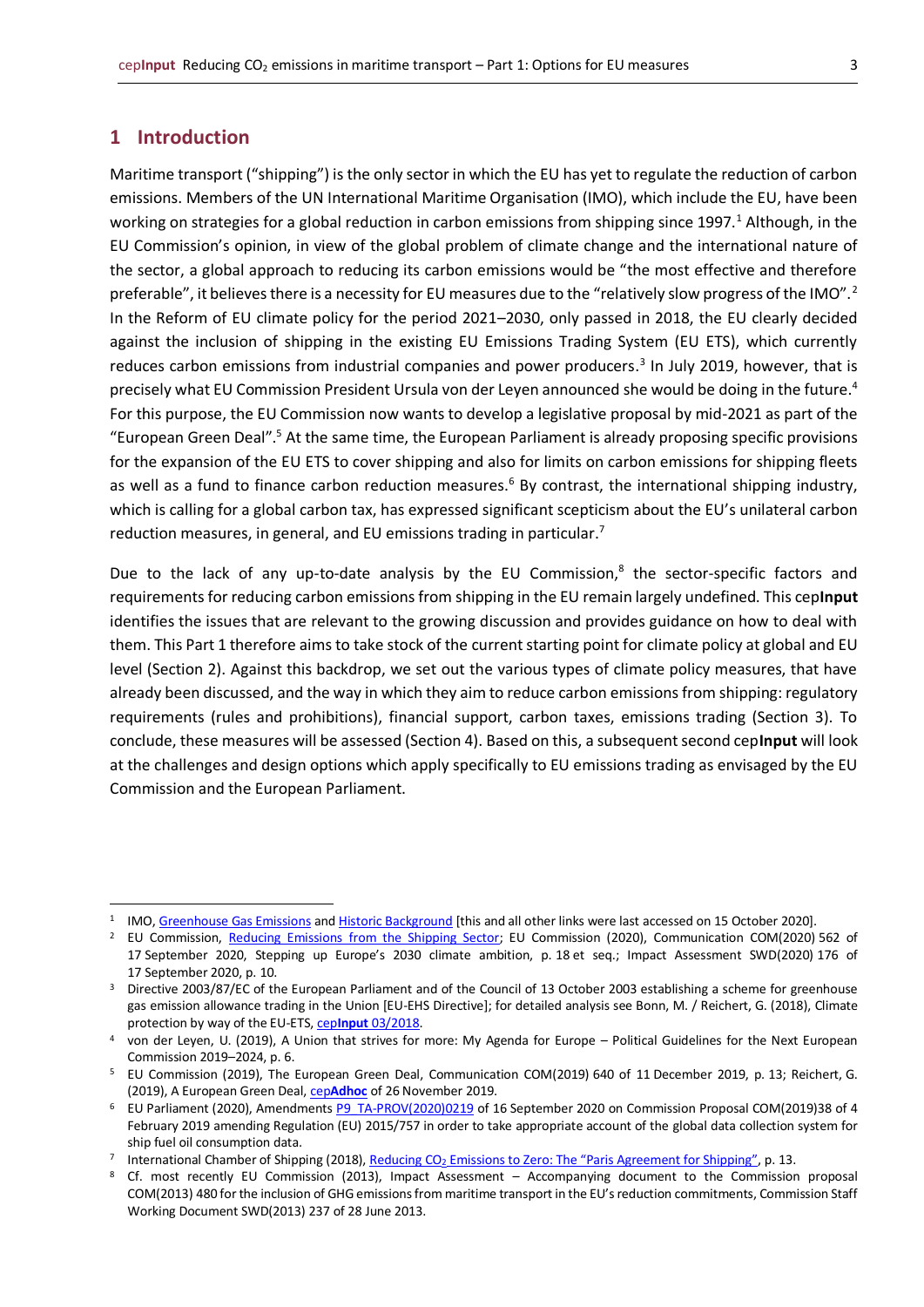# <span id="page-3-0"></span>**2 Starting point for climate policy: Carbon emissions and measures in the shipping sector**

Carbon emissions from shipping can – aside from a reduction in sea trade – be reduced by way of operational and technical measures. As shipping is global in nature, EU climate-policy measures relating to shipping must be considered in close conjunction with the corresponding developments at global level under the auspices of the IMO.

#### <span id="page-3-1"></span>**2.1 Carbon emissions from shipping**

Shipping handles over 80% of global trade.<sup>9</sup> Shipping currently causes approx. 2% of global carbon emissions $^{10}$ and 3% of the EU's carbon output.<sup>11</sup> If no measures are taken to reduce  $CO<sub>2</sub>$ , the IMO and EU Commission estimate that, as a result of the IMO's forecast increase in global shipping by 2050, global carbon emissions will increase by up to 39.5% as compared with 2018<sup>12</sup> and in the EU by up to 86% as compared with 1990<sup>13</sup>. Around 85% of carbon emissions from shipping are caused by ships of 5,000 gross tonnage and above.<sup>14</sup>

### <span id="page-3-2"></span>**2.2 Operational and technical measures in shipping sector**

With regard to the operational and technical measures for reducing fuel consumption and the associated carbon emissions caused by shipping,<sup>15</sup> it must be borne in mind that a ship is often leased by the ship owner to a "charterer". "Ship operators" – those who actually undertake the journey – may be ship owners, charterers or third parties. Ships together with their crews are often chartered based on the route ("voyage charter") or on the time ("time charter"). Fuel costs are paid, in the case of a voyage charter, by the shipowner, and in the case of a time charter, by the charterer.<sup>16</sup>

- **Operational measures** can be taken by the ship operators. Comparatively low-cost options are e.g. to travel more slowly ("slow steaming") or to optimise the route according to the weather. Thus, reducing the speed of a ship by 10% can bring down its fuel consumption and carbon emissions by approx. 19%.<sup>17</sup> More costly is the use of low-carbon fuels such as liquid gas (LNG), biogas, hydrogen and synthetic fuels.
- **Technical measures** relating to the ship can be taken by the ship owner. Comparatively low cost options are e.g. friction-reducing paint, modified propellers or a towing kite on the front of the ship. More costly are changing the hull design, installing energy-efficient engines and equipping ships to use low-carbon fuels.

<sup>9</sup> UNCTAD (2019), [Review of Maritime Transport 2019,](https://unctad.org/en/PublicationsLibrary/rmt2019_en.pdf) p. 4.

 $10$  Ibid., p. 1.

<sup>&</sup>lt;sup>11</sup> EU Commission (2020), 2019 Annual Report on CO<sub>2</sub> [Emissions from Maritime Transport,](https://ec.europa.eu/clima/sites/clima/files/transport/shipping/docs/swd_2020_82_en.pdf) SWD(2020) 82 of 19. May 2020, p. 3.

<sup>&</sup>lt;sup>12</sup> That corresponds to "30% as compared to 2008" according to the underlying study: IMO (2020), Fourth IMO GHG Study 2020, p. 29.

<sup>13</sup> EU Commission (2019), Proposal COM(2019)38 of 4 February 2019 amending Regulation (EU) 2015/757 in order to take appropriate account of the global data collection system for ship fuel oil consumption data, p.1.

<sup>&</sup>lt;sup>14</sup> IMO (2018)[, Initial IMO Strategy on Reduction of GHG Emissions from Ships,](http://www.imo.org/en/OurWork/Environment/PollutionPrevention/AirPollution/Documents/Resolution%20MEPC.304(72)_E.pdf) Resolution MEPC.304(72), p. 3.

<sup>15</sup> On the following see Balcombe, P. et al. (2019), How to decarbonise international shipping: options for fuels, technologies and [policies,](https://www.researchgate.net/publication/330308528_How_to_decarbonise_international_shipping_Options_for_fuels_technologies_and_policies) Energy Conversion and Management 182, pp. 72–88.

<sup>&</sup>lt;sup>16</sup> On the various contractual situations and allocation of fuel costs in the shipping sector cf. EU Commission (2013), Impact Assessment, SWD(2013) 237 of 28 June 2013, Annex I, p. 83; Rehmatulla, N. / Smith, T. (2015), Barriers to energy efficiency in [shipping:](https://www.sciencedirect.com/science/article/pii/S030142151500169X) [A triangulated approach to investigate the principal agent problem,](https://www.sciencedirect.com/science/article/pii/S030142151500169X) Energy Policy 84, p. 44–57.

<sup>&</sup>lt;sup>17</sup> European Environment Agency (2013), *The impact of international shipping on European air quality and climate forcing*, p. 14.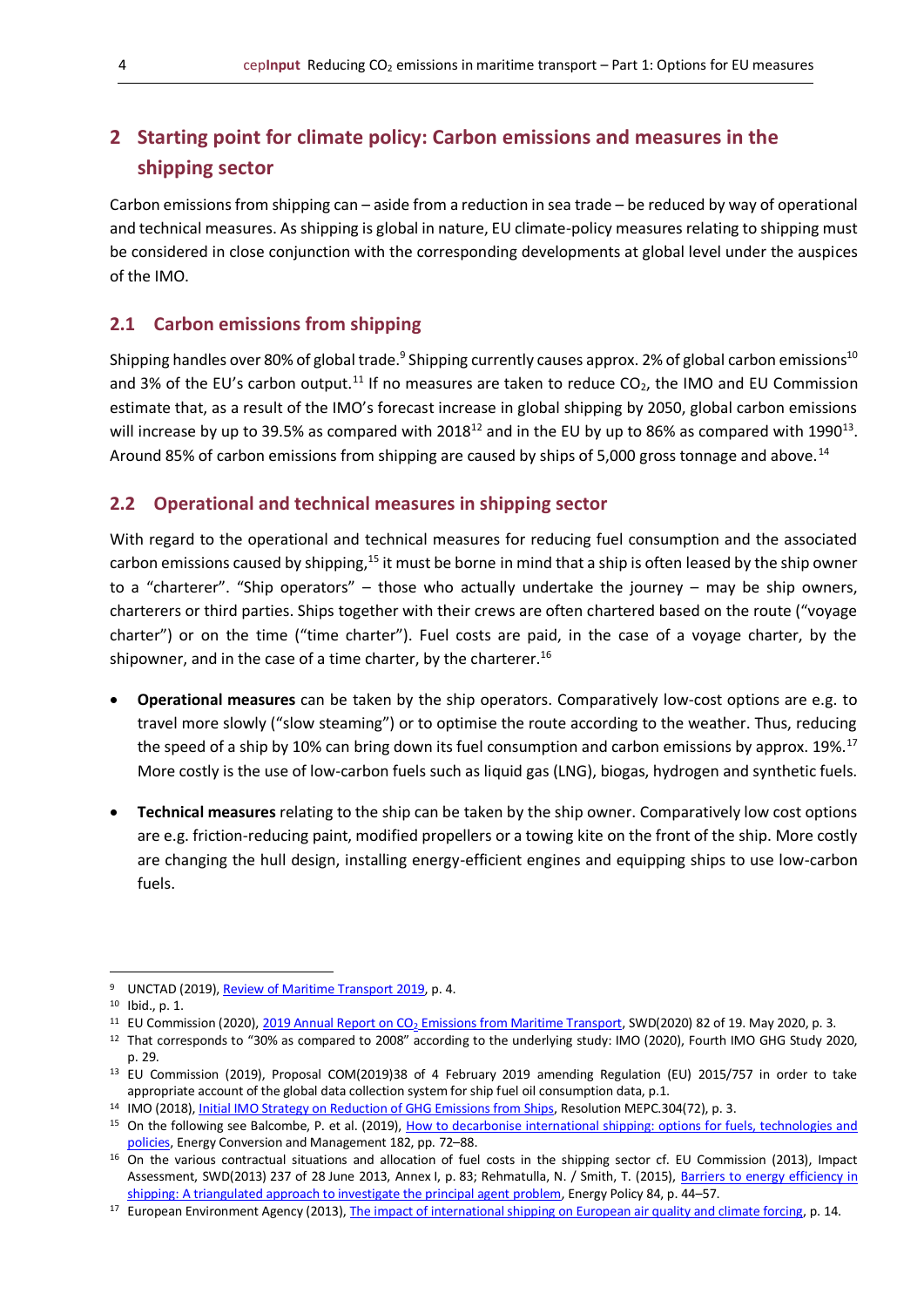## <span id="page-4-0"></span>**2.3 Climate-policy measures in the shipping sector**

The international shipping sector is endeavouring to achieve global carbon reduction measures and has expressed significant scepticism regarding a unilateral approach by the EU.<sup>18</sup> By contrast, the EU Commission criticises the "relatively slow progress of the IMO" and therefore sees a need for EU measures.<sup>19</sup>

### <span id="page-4-1"></span>**2.3.1 IMO climate policy measures**

In 2011<sup>20</sup>, for the first time and following years of preparation, the IMO decided to introduce as from 2013, global mandatory minimum requirements on fuel consumption in new ships of 400 gross tonnage and above (Energy Efficiency Design Index, EEDI). Thus, as of 2025, new ships must be 30% more energy efficient than new ships built in 2014. In addition, all ships of 400 gross tonnage and above must prepare and carry a Ship Energy Efficiency Management Plan, SEEMP showing the operational measures being used to increase energy efficiency.<sup>21</sup>

In 2016, in order to prepare an IMO strategy to reduce emissions of  $CO<sub>2</sub>$  and other greenhouse gases (GHG) from shipping, the IMO passed a three-stage roadmap.<sup>22</sup> This envisages the recording and analysis of data and then the development of concrete emission reduction measures. For this purpose, a global Data Collection System (DCS) was created which, from 2019, requires ships of 5000 gross tonnage and above to record and report their fuel consumption and transport volumes.<sup>23</sup> The IMO intends to publish its first analysis report in 2021.

The IMO passed a first "Initial Strategy" on the reduction of GHG emissions (IMO-GHG Strategy) in 2018.<sup>24</sup> According to the strategy, as compared with 2008, global carbon intensity in shipping – i.e. total carbon emissions relative to total transport volume – are to fall by at least 40% by 2030 and annual GHG emissions by at least 50% by 2050.<sup>25</sup> The IMO-GHG Strategy identifies the following "possible" measures for achieving the agreed reduction targets:

- short-term measures (2018–2022): including further increasing energy efficiency by tightening the energy efficiency requirements (EEID) and additional operational measures (SEEMP);
- medium term measures (2023–2030): including the introduction of low-carbon alternative fuels or economic incentives for reducing CO<sub>2</sub> such as by way of "market-based measures"; and
- long-term measures (after 2030): including the introduction of carbon-free alternative fuels.

<sup>&</sup>lt;sup>18</sup> International Chamber of Shipping (2018), Reducing CO<sub>2</sub> [Emissions to Zero:](https://www.ics-shipping.org/docs/default-source/resources/reducing-co2-emissions-to-zero-the-paris-agreement-for-shipping.pdf?sfvrsn=7) [The "Paris Agreement for Shipping"](https://www.ics-shipping.org/docs/default-source/resources/reducing-co2-emissions-to-zero-the-paris-agreement-for-shipping.pdf?sfvrsn=7), p. 13.

<sup>&</sup>lt;sup>19</sup> EU Commission[, Reducing Emissions from the Shipping Sector.](https://ec.europa.eu/clima/policies/transport/shipping_en)

<sup>&</sup>lt;sup>20</sup> IMO (2011), Inclusion of regulations on energy efficiency for ships in MARPOL Annex VI[, Resolution MEPC.203\(62\)](http://www.imo.org/en/MediaCentre/HotTopics/GHG/Documents/eedi%20amendments%20RESOLUTION%20MEPC203%2062.pdf) of 15 July 2011; IMO[, Historic Background;](http://www.imo.org/en/OurWork/Environment/PollutionPrevention/AirPollution/Pages/Historic%20Background%20GHG.aspx) IMO[, Energy Efficiency Measures.](http://www.imo.org/en/OurWork/Environment/PollutionPrevention/AirPollution/Pages/Technical-and-Operational-Measures.aspx)

<sup>21</sup> Ibid.

<sup>&</sup>lt;sup>22</sup> IMO (2016), [Roadmap for developing a comprehensive IMO strategy on reduction of GHG emissions from ships.](http://www.imo.org/en/OurWork/Environment/PollutionPrevention/Documents/MEPC%2070-18-ADD.1%20(E).pdf)

<sup>&</sup>lt;sup>23</sup> IMO (2016), Data collection system for fuel oil consumption of ships, [Resolution MEPC.278\(70\)](http://www.imo.org/en/OurWork/Environment/PollutionPrevention/AirPollution/Documents/278(70).pdf) of 28 October 2016.

<sup>&</sup>lt;sup>24</sup> IMO (2018), Initial IMO Strategy on reduction of GHG emissions from ships, [Resolution MEPC.304\(72\)](http://www.imo.org/en/KnowledgeCentre/IndexofIMOResolutions/Marine-Environment-Protection-Committee-(MEPC)/Documents/MEPC.304(72).pdf) of 13 April 2018; IMO, [Historic Background.](http://www.imo.org/en/OurWork/Environment/PollutionPrevention/AirPollution/Pages/Historic%20Background%20GHG.aspx)

<sup>&</sup>lt;sup>25</sup> Originally, the USA, Brazil and Saudi Arabia wanted weaker targets. Cf. EP Think Tank (2018), The first climate change strategy for [shipping;](https://www.europarl.europa.eu/thinktank/en/document.html?reference=EPRS_ATA(2018)621890) European Commission (2018), 72<sup>nd</sup> session of the Marine Environment Protection Committee (MEPC 70) at the International Maritime Organization (IMO)[, Memo](https://ec.europa.eu/clima/sites/clima/files/news/20180413_memo_en.pdf) of 13 April 2018.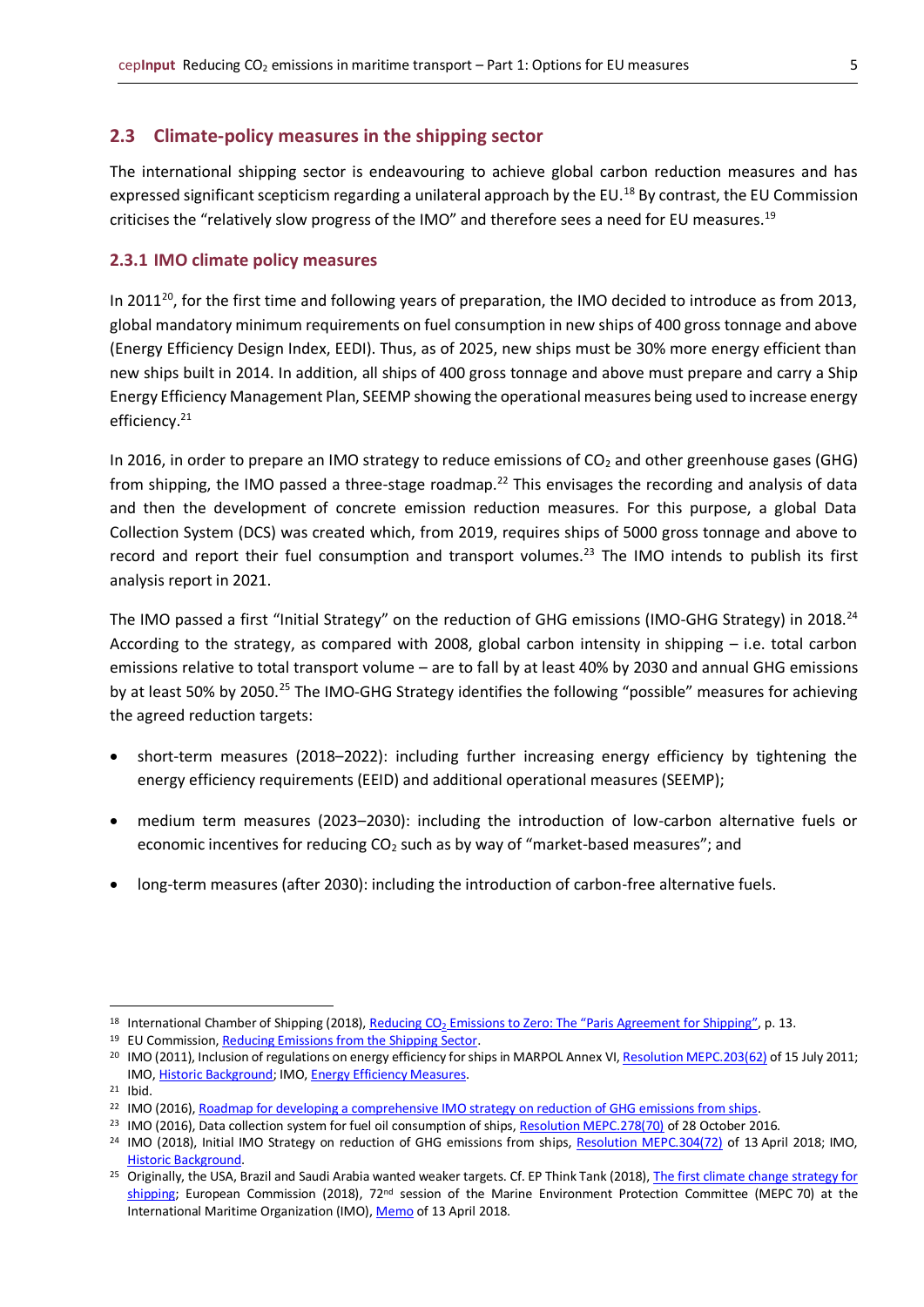In May 2019, in order to implement the IMO-GHG Strategy,<sup>26</sup> the EEID energy efficiency requirements, which in the IMO context were also regarded as too weak<sup>27</sup>, were tightened for some ship categories. In addition, the decision to create a GHG Trust Fund for Technical Cooperation (GHG-TC Trust Fund) was passed, which will support technical measures for reducing GHG emissions from shipping in the future and will be financed by voluntary contributions from the shipping industry. Furthermore, in December 2019, leading shipping industry associations, representing over 90% of shipping companies worldwide, proposed the creation of an "International Maritime Research Fund" (IMRF).<sup>28</sup> Under the supervision of IMO Member States, the IMRF would support research and development, as well as the use of low-carbon fuels and technologies, for the benefit of the shipping industry, over a period of ten years. The IMRF budget of at least USD 5 billion would be financed inter alia by those companies in the shipping industry who cover the fuel costs by way of an IMRF compulsory contribution of USD 2 per tonne of fuel oil sold.

#### <span id="page-5-0"></span>**2.3.2 EU climate policy measures**

Although, in the opinion of the EU Commission, a global approach to reducing carbon emissions in shipping would be "the most effective and therefore preferable", it still sees a necessity for its own measures.<sup>29</sup> The European Parliament and the Council are calling on the EU Commission to carry out regular assessment of the IMO's progress in adopting and implementing an "ambitious emissions reduction target" and call for concrete carbon reduction measures to be adopted by the IMO, or the EU, by no later than 2023.<sup>30</sup>

#### <span id="page-5-1"></span>**2.3.2.1 EU Strategy: Reduction of CO2 emissions from shipping (2013)**

In 2013, the EU Commission proposed a three-step strategy for carbon emissions reduction in shipping:<sup>31</sup> The first step involves setting up an EU system for monitoring, reporting and verifying carbon emissions from shipping in the EU ("MRV" system). On that basis, the second step is to establish a carbon reduction target for shipping. The third step is to achieve this target by introducing concrete carbon reduction measures either by way of a "market-based measure" – e.g. a tax on carbon emissions or an emissions trading system – or by way of "efficiency standards" for ships.<sup>32</sup>

#### <span id="page-5-2"></span>**2.3.2.2 MRV Regulation Recording of CO2 emissions from shipping (2015)**

In 2015, in order to implement the first step of the EU strategy, the MRV Regulation<sup>33</sup> established rules for the monitoring, reporting and verification of carbon emissions from shipping in the EU: Since 2018, shipping

<sup>&</sup>lt;sup>26</sup> IMO, UN agency pushes forward on shipping emissions reduction[, Briefing](http://www.imo.org/en/MediaCentre/PressBriefings/Pages/11-MEPC-74-GHG.aspx) of 20 May 2019; IMO, [Greenhouse Gas Emissions.](http://www.imo.org/en/OurWork/Environment/PollutionPrevention/AirPollution/Pages/GHG-Emissions.aspx)

<sup>&</sup>lt;sup>27</sup> IMO (2016), An analysis of readily achievable EEDI requirements for 2020, **Submission MEPC 70/INF.36** of 19 August 2016.

<sup>&</sup>lt;sup>28</sup> IMO (2019), Proposal to establish an International Maritime Research and Development Board (IMRB), MEPC [75/7/4](https://www.ics-shipping.org/docs/default-source/Submissions/IMO/final-imrb-submission-to-mepc-75.pdf) of 18 December 2019.

<sup>&</sup>lt;sup>29</sup> EU Commission, [Reducing Emissions from the Shipping Sector;](https://ec.europa.eu/clima/policies/transport/shipping_en) (2020), Commission (2020), Communication COM(2020) 562 of 17 September 2020, Stepping up Europe's 2030 climate ambition, p. 18 et seq.; Impact Assessment SWD(2020) 176 of 17 September 2020, p. 10.

<sup>&</sup>lt;sup>30</sup> Directive (EU) 2018/410 of the European Parliament and of the Council of 14 March 2018 amending the Emissions Trading Directive 2003/87/ EC, Recital 4.

<sup>31</sup> EU Commission (2013), Communication COM(2013) 479 of 28 June 2013 on integrating maritime transport emissions in the EU's greenhouse gas reduction policies, p. 5.

<sup>32</sup> EU Commission (2013), Impact Assessment – Accompanying document to the Commission proposal COM(2013) 480 for the inclusion of GHG emissions from maritime transport in the EU's reduction commitments, Commission Staff Working Document SWD(2013) 237 of 28 June 2013, p. 25 et seq.

<sup>33</sup> Regulation (EU) 2015/757 of the European Parliament and of the Council of 29 April 2015 on the monitoring, reporting and verification of carbon dioxide emissions from maritime transport [MRV Regulation]; on the Commission Proposal COM(2013) 480 of 28 June 2013 cf. cep**[PolicyBrief](https://www.cep.eu/en/eu-topics/details/cep/monitoring-of-co2-emissions-from-maritime-transport-regulation.html)** 49/2013.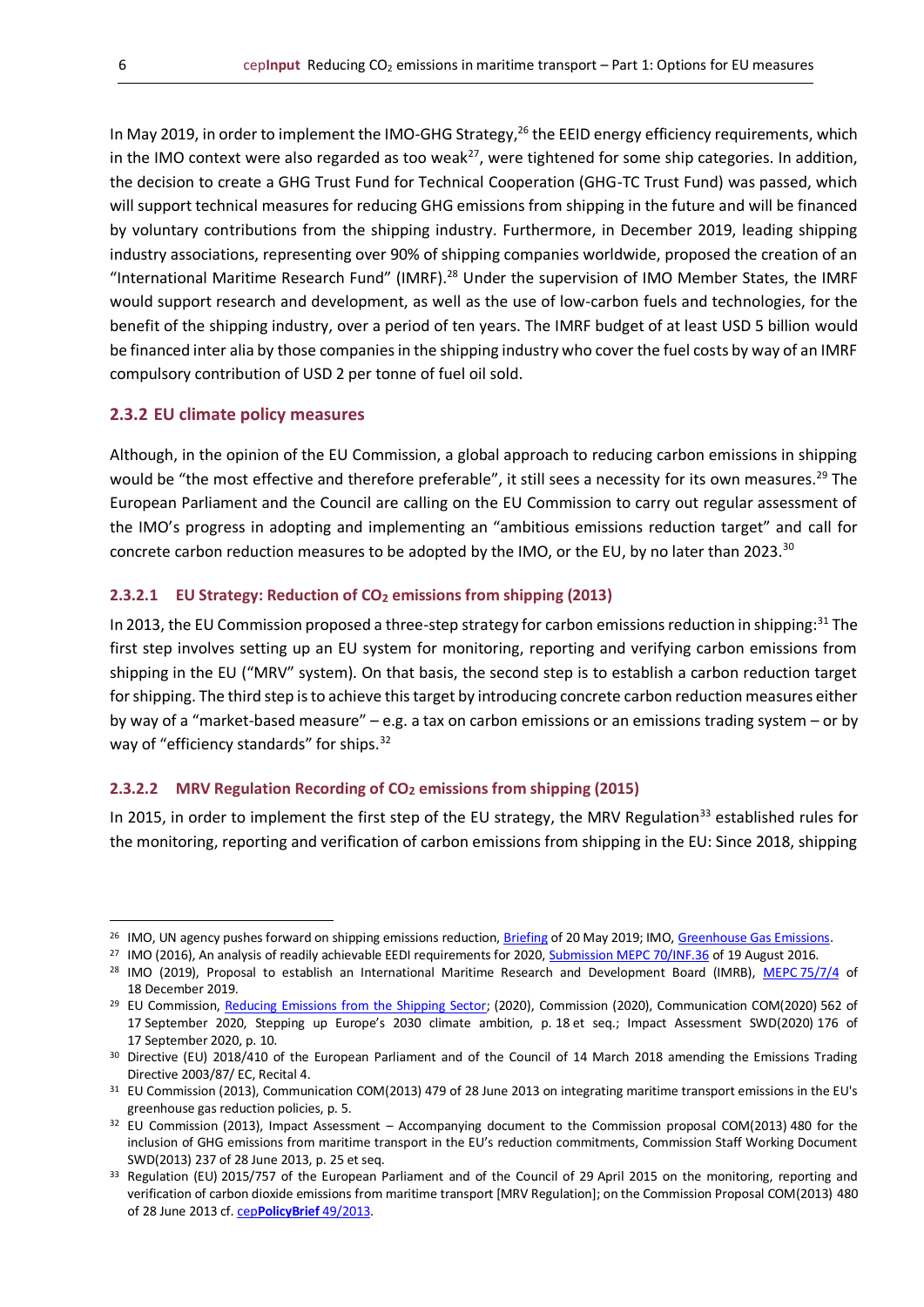companies – ship owners and operators according to the legal definition in the MRV Regulation<sup>34</sup> – have had to report annual carbon emissions and other information such as the fuel consumption and energy efficiency of their ships of 5,000 gross tonnage and above. The reporting obligation applies to carbon emissions on journeys from the last port of call outside the EU to EU ports, journeys from EU ports to the next port of call outside the EU, journeys between EU ports and during a stay in EU ports.<sup>35</sup> This means that data from over 11,600 ships – 38% of the global trade fleet of 5,000 gross tonnage and above – is covered.<sup>36</sup> About two thirds of the reported carbon emissions come from journeys from or to a port outside the EU and one third from journeys inside the EU.

Consequently, since 2019, ships of 5,000 gross tonnage and above, involved in shipping the EU, must meet the EU's monitoring and reporting obligations both under the EU's MRV Regulation and the IMO's global Data Collection System (DCS). In 2019, in order to reduce red tape for shipping companies and authorities, the EU Commission proposed a comprehensive harmonisation of the MRV Regulation and the DCS.<sup>37</sup> The Council and European Parliament have yet to agree on this proposal.

#### <span id="page-6-0"></span>**2.3.2.3 EU Commission: Extending the EU ETS to cover shipping (2019)**

In July 2019, EU Commission President Ursula von der Leyen made the surprising announcement that, in order to realise the second and third steps of the EU strategy on carbon emissions reduction in shipping, she wanted to extend the existing Emissions Trading System (EU ETS), aimed at reducing carbon emissions from industrial companies and power producers, to include shipping.<sup>38</sup> For this purpose, the EU Commission intends to develop a legislative proposal by mid-2021 as part of the "European Green Deal".<sup>39</sup>

#### <span id="page-6-1"></span>**2.3.2.4 European Parliament: Proposals for carbon reduction measures (2020)**

In November 2019, the European Parliament (EP) called on the EU Commission to reduce carbon emissions from shipping, explore carbon pricing and propose actions "such as the inclusion of the maritime sector in the ETS and the introduction of a ship efficiency standard".<sup>40</sup> The right to initiate legislative proposals in the context of the EU legislative process lies exclusively with the EU Commission.<sup>41</sup> Nevertheless, on 16 September 2020, the European Parliament submitted several legislative proposals for measures<sup>42</sup> going beyond simple harmonisation with the IMO rules on the recording of carbon emissions from shipping, and in fact aimed at bringing about actual reductions in carbon emissions:

**(1) Establishing CO2 emission limits on shipping companies' shipping fleets:**<sup>43</sup> Shipping companies would be obliged to linearly reduce carbon intensity – annual carbon emissions relative to transport work – "as an average across all ships under their responsibility" by at least 40% by 2030 compared to the average carbon

<sup>34 &</sup>quot;Shipping companies" under Art. 3 (d) MRV Regulation refers to both the "ship owner" and any other organisation or person which has assumed the responsibility for the operation of the ship ("ship operator").

<sup>&</sup>lt;sup>35</sup> In addition to the EU, the MRV Regulation also applies to the Member States of the European Economic Area (EEA) Iceland, Liechtenstein and Norway.

<sup>&</sup>lt;sup>36</sup> EU Commission (2020), Report C(2020) 3184 of 19 May 2020, 2019 Annual Report on CO<sub>2</sub> Emissions from Maritime Transport.

<sup>37</sup> EU Commission (2019), Proposal COM(2019)38 of 4 February 2019 amending Regulation (EU) 2015/757 in order to take appropriate account of the global data collection system for ship fuel oil consumption data, p. 3.

<sup>38</sup> von der Leyen, U. (2019), A Union that strives for more: My Agenda for Europe – Political Guidelines for the Next European Commission 2019–2024, p. 6.

<sup>39</sup> EU Commission (2019), The European Green Deal, Communication COM(2019) 640 of 11 December 2019, p. 13; Reichert, G. (2019), A European Green Deal, cep**[Adhoc](https://www.cep.eu/en/eu-topics/details/cep/arbeitsauftraege-von-der-leyens-an-die-neue-eu-kommission-teil-2-ein-europaeischer-gruener-deal.html)** of 26 November 2019.

<sup>40</sup> EU Parliament, resolution of 28 November 2019 UN Climate Change Conference in Madrid (Spain), para. 75.

<sup>41</sup> Art. 17 (2) TEU and Art. 294 (2) TFEU.

<sup>&</sup>lt;sup>42</sup> EU Parliament (2020), Amendments [P9\\_TA-PROV\(2020\)0219](https://www.europarl.europa.eu/doceo/document/TA-9-2020-0219_EN.html) of 16 September 2020 to the MRV Commission proposal COM(2020) 38.

<sup>43</sup> Ibid., Amendment 48: new Art. 12a (1) and (2) MRV Regulation.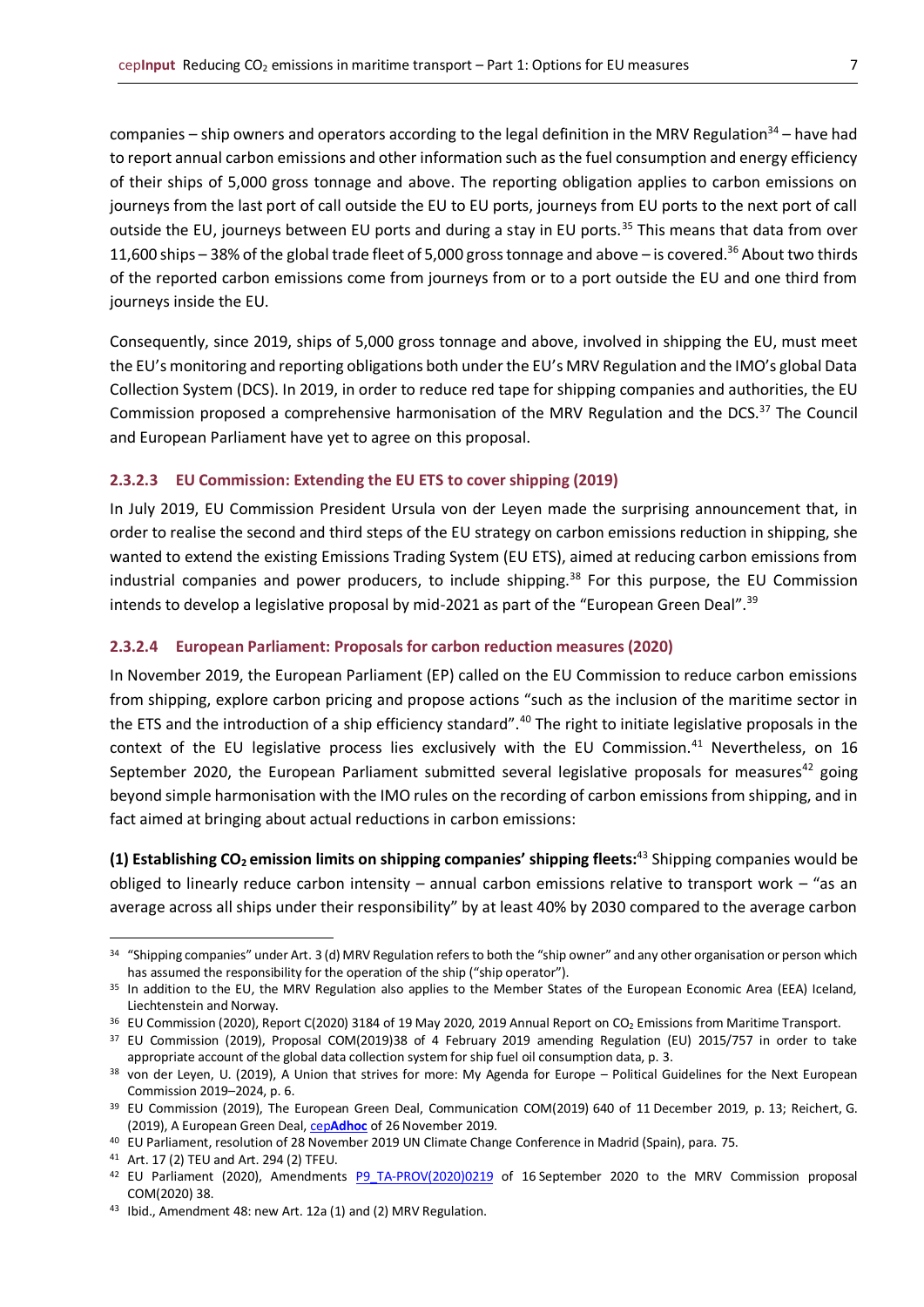intensity for the corresponding category of ship. If a shipping company fails to achieve the annual reduction for its shipping fleet, a financial penalty would be imposed.

**(2) Extending EU emissions trading (EU-ETS) to include shipping:**<sup>44</sup> In addition, the existing EU ETS is to be extended to include shipping. For this purpose, the total number of carbon emission rights (allowances) for shipping would be determined and auctioned to shipping companies that are subject to emissions trading; thus there would be no free allocations. This would apply – according to the scope of the MRV Regulation – to carbon emissions from ships of 5,000 gross tonnage and above, on journeys from the last port of call outside the EU to EU ports, journeys from EU ports to the next port of call outside the EU, journeys between EU ports and during a stay in an EU port. A corresponding number of allowances is to be acquired and cancelled in respect of the carbon emissions caused by these journeys.

**(3) Financing climate policy measures by way of an "EU Ocean Fund":**<sup>45</sup> An Ocean Fund "to decarbonise the maritime transport sector" is to be established for the period from 2022 to 2030 and would be used to fund measures to increase the energy efficiency of ships, investments in low-carbon (propulsion) technology and infrastructure, the use of "sustainable alternative fuels" – e.g. hydrogen produced from renewable energy – and the cancellation of EU ETS allowances acquired by the fund. The EU Ocean Fund would be financed, firstly, by at least 50% of the revenue from auctioning EU ETS allowances for shipping. Secondly, shipping companies would have the option to pay an annual membership fee to the EU Ocean Fund for the carbon emissions which they cause in a year - instead of having to submit allowances under the EU ETS. This "optout" would allow small and medium-sized shipping companies to avoid the red tape associated with the EU ETS. The annual membership fee in the form of a carbon tax charged per tonne of carbon emissions would at least correspond to the highest EU ETS allowance price of the previous year. The money generated by these membership fees is to be used exclusively for the purchase and subsequent cancellation of allowances.

## <span id="page-7-0"></span>**3 Climate policy-based carbon reduction measures**

Climate policy-based carbon reduction measures, that have already been partially adopted at a global level by the IMO or are currently under discussion at EU level, can be divided into the following categories: regulatory rules and prohibitions, financial support and carbon pricing by means of a carbon tax or emissions trading. The following sets out and assesses the functioning of the different types of  $CO<sub>2</sub>$  reduction measures which have relevance for shipping.<sup>46</sup>

#### <span id="page-7-1"></span>**3.1 Regulatory rules and prohibitions**

Regulatory rules and prohibitions on carbon reduction make it mandatory for potential carbon emitters to behave in a certain way. Any violation of the rules and prohibitions may give rise to sanctions, particularly fines. Examples of this at global level are the IMO's EEID energy efficiency requirements and at EU level, the carbon emission limits for shipping company shipping fleets proposed in the EP MRV report of 29 July 2020.

#### <span id="page-7-2"></span>**3.2 Financial support**

The aim of financial support is to steer the behaviour of potential carbon emitters indirectly my means of economic incentives, e.g. for investment in low-carbon technology such as energy-efficient engines, rather

<sup>44</sup> Ibid., Amendment 60: new Art. 3ga and Art. 3gb (1) EU ETS Directive.

<sup>45</sup> Ibid., Amendment 60: new Art. 3gb (3) and Art. 3gc (1) and (2) EU ETS Directive.

<sup>46</sup> For a detailed analysis of the following see Menner, M. / Reichert, G. (2019), Effective Carbon Pricing, cep**[Study](https://www.cep.eu/en/eu-topics/details/cep/wirksame-co2-bepreisung-jetzt-die-weichen-richtig-stellen.html)**, p. 4 et seq.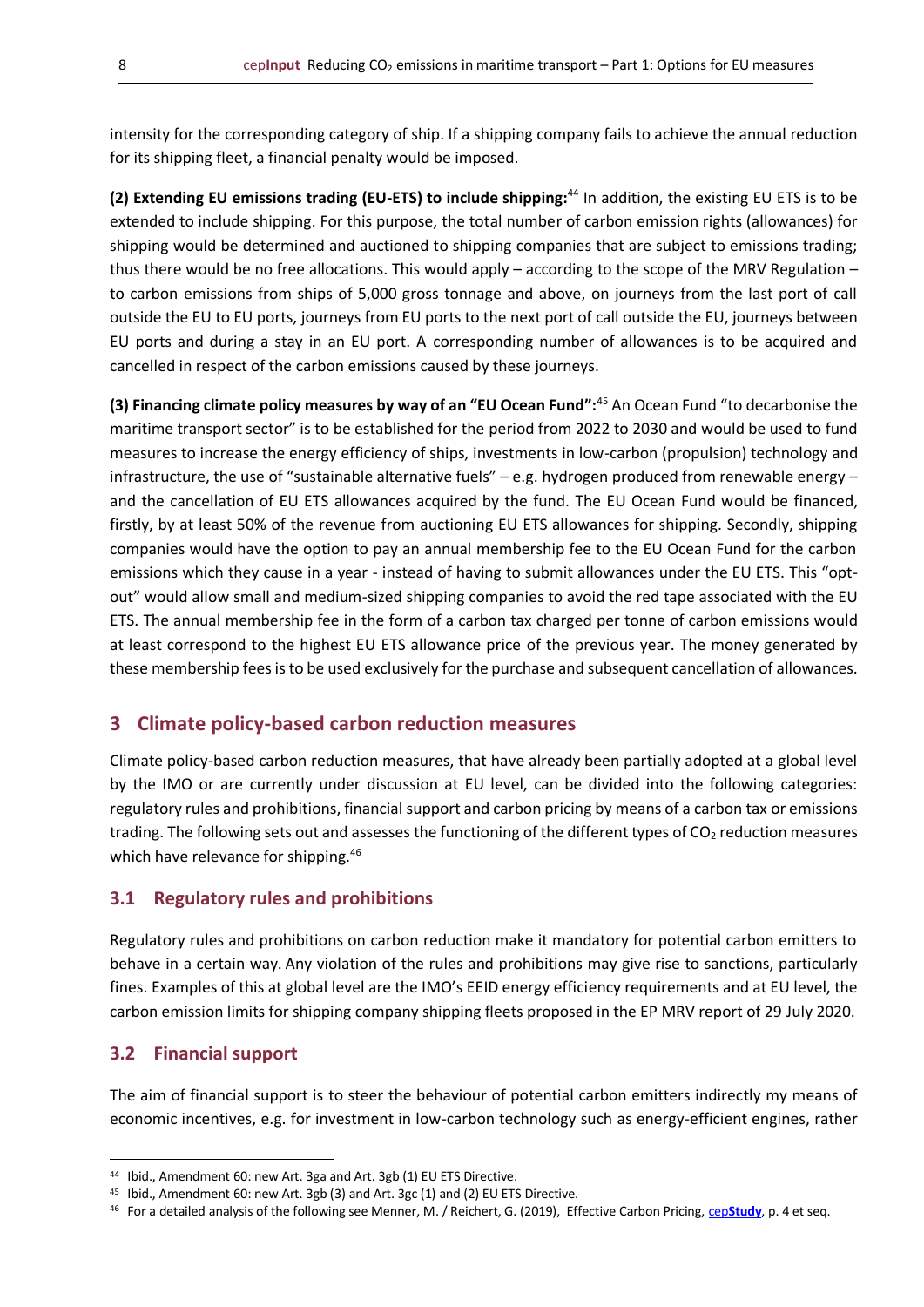than directly by way of rules and prohibitions involving penalties. This steering effect occurs irrespective of whether the support is financed from the public budget (subsidies) or from other sources (e.g. fines, carbon taxes, voluntary or compulsory fund contributions). Possible sources of finance at global level could be the IMRF and at EU level, the EU Ocean Fund.

#### <span id="page-8-0"></span>**3.3 Carbon pricing: Carbon taxes and the Emissions Trading System (ETS)**

The pricing of carbon emissions can be achieved either by way of a carbon tax, as favoured by the international shipping industry, or an emissions trading system (ETS), as envisaged by the EU.<sup>47</sup> Both of these climate policy measures for carbon reduction generate revenue and as regards shipping are therefore also funding options for the global IMRF and the EU Ocean Fund.

#### <span id="page-8-1"></span>**3.3.1 How carbon pricing works**

Carbon pricing aims to put a price on carbon emissions so that  $-$  in accordance with the polluter pays principle<sup>48</sup> – carbon emitters bear responsibility for the harmful impact of climate change on third parties caused by emissions, and the costs associated therewith, and they therefore include them in their cost calculation ("internalisation of external costs"). In this regard, the carbon price can either be established directly by way of an carbon tax or generated indirectly by way of an emissions trading system (ETS) with a market for emissions rights (allowances). In both cases, the price signal aims to provide an economic incentive for reducing emissions (steering effect). In the shipping sector, this may take place by operational and technical measures – e.g. slow steaming and investment in energy-efficient ship's engines – or by a reduction in the growth of shipping as transport services become more expensive and delivery chains adapt accordingly.

#### <span id="page-8-2"></span>**3.3.2 Carbon tax: Controlling the price of carbon**

By establishing and gradually raising a price for carbon emissions (price control), a carbon tax aims to give a price signal and thus an economic incentive for the avoidance and gradual reduction of emissions. Examples of carbon taxes at global level are the IMRF compulsory contribution and, at EU level, the membership fee to the EU Ocean Fund.

#### <span id="page-8-3"></span>**3.3.3 Emissions Trading System (ETS): Controlling the quantity of carbon**

By contrast with a carbon tax, an emissions trading system, like the one to be applied in the shipping industry in the future, focuses directly on controlling the maximum level of carbon emissions desired under climate policy. An ETS functions according to the "cap & trade" principle: The maximum total amount of carbon emissions permitted in a specific period in the sectors covered is limited by government, i.e. "capped" ("cap") and then gradually lowered (quantity control) until the desired level of carbon emissions, i.e. the carbon reduction target, is reached. The total quantity of carbon designated by government is distributed as emission rights (allowances) each of which entitle the recipient to emit a specific quantity of carbon. The allowances are tradable ("trade"). Due to the scarcity and tradability of the allowances, as prescribed by government, a market in carbon emission allowances is formed which balances supply and demand and gives rise to an allowance price which in turn creates an incentive for cost-effective carbon emissions reduction. Unlike carbon tax, the carbon price is not therefore determined directly by policy but arises indirectly by way of price formation on the market. A company that is able to reduce its carbon emissions cost-effectively can

<sup>47</sup> Cf. Menner, M. / Reichert, G. (2019), Carbon tax or emissions trading? – EU requirements and options for carbon pricing in Germany, cep**[Adhoc](https://www.cep.eu/en/eu-topics/details/cep/co2-steuer-oder-emissionshandel.html)** of 15 July 2019, p. 4.

<sup>48</sup> Art. 191 (2) TFEU.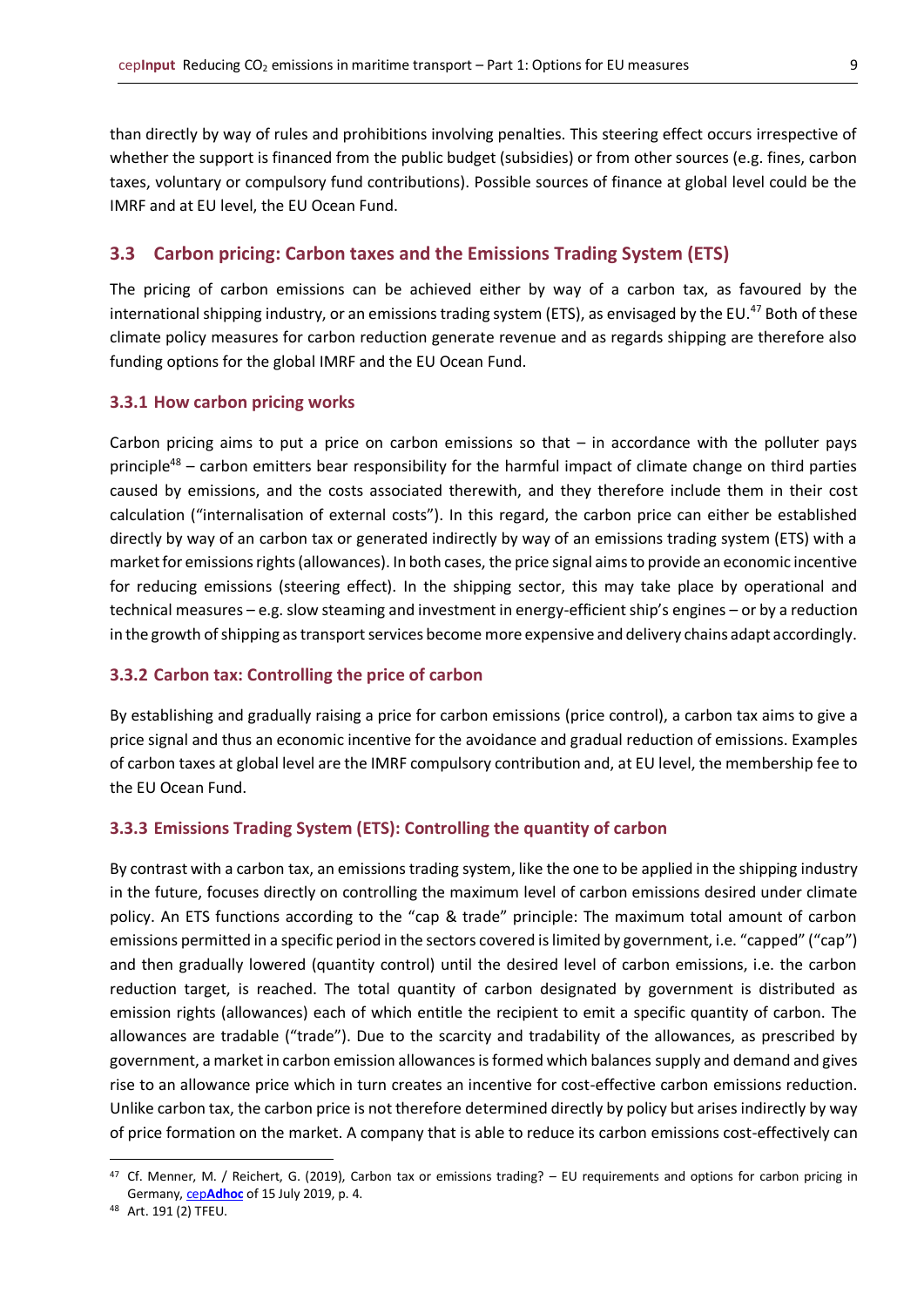sell its unused allowances on the market. In the case of a company that requires additional emission allowances to cover its carbon emissions, purchasing allowances becomes attractive when their price is lower than the cost to the company of avoiding carbon emissions. Thus, the most cost-effective options for avoiding carbon emissions are determined on the market. Due to trading, cost-effective carbon avoidance by one company will at the same time make allowances available to other market operators, who will then be able to emit the corresponding amount of carbon. However, this is part of the central mechanism of an ETS and, due to the quantity control arising from the cap, which is limited from the outset and continually reduced, it has no overall adverse effect on achieving the carbon reduction target. Overall, emissions trading reduces carbon emissions with pinpoint accuracy – i.e. effectively in terms of climate policy - and at the lowest possible cost - i.e. cost effectively.

#### <span id="page-9-0"></span>**3.3.4 Use of revenue**

Whilst the steering effect of financial support for carbon reduction is independent of how the support is financed, the steering effect of carbon pricing - whether in the form of a carbon tax or emissions trading occurs irrespective of how the revenue which it generates, is used. Decisions by companies are influenced by price signals: Even if revenue from carbon pricing is used e.g. to finance a fund for research and development and for the application of low-carbon technologies, companies in the shipping sector will continue to have a financial incentive to reduce carbon by operational or technical measures simply due to the higher price of fossil fuels, as they could thus save money. The higher carbon price alone is the crucial factor for the steering effect of carbon pricing.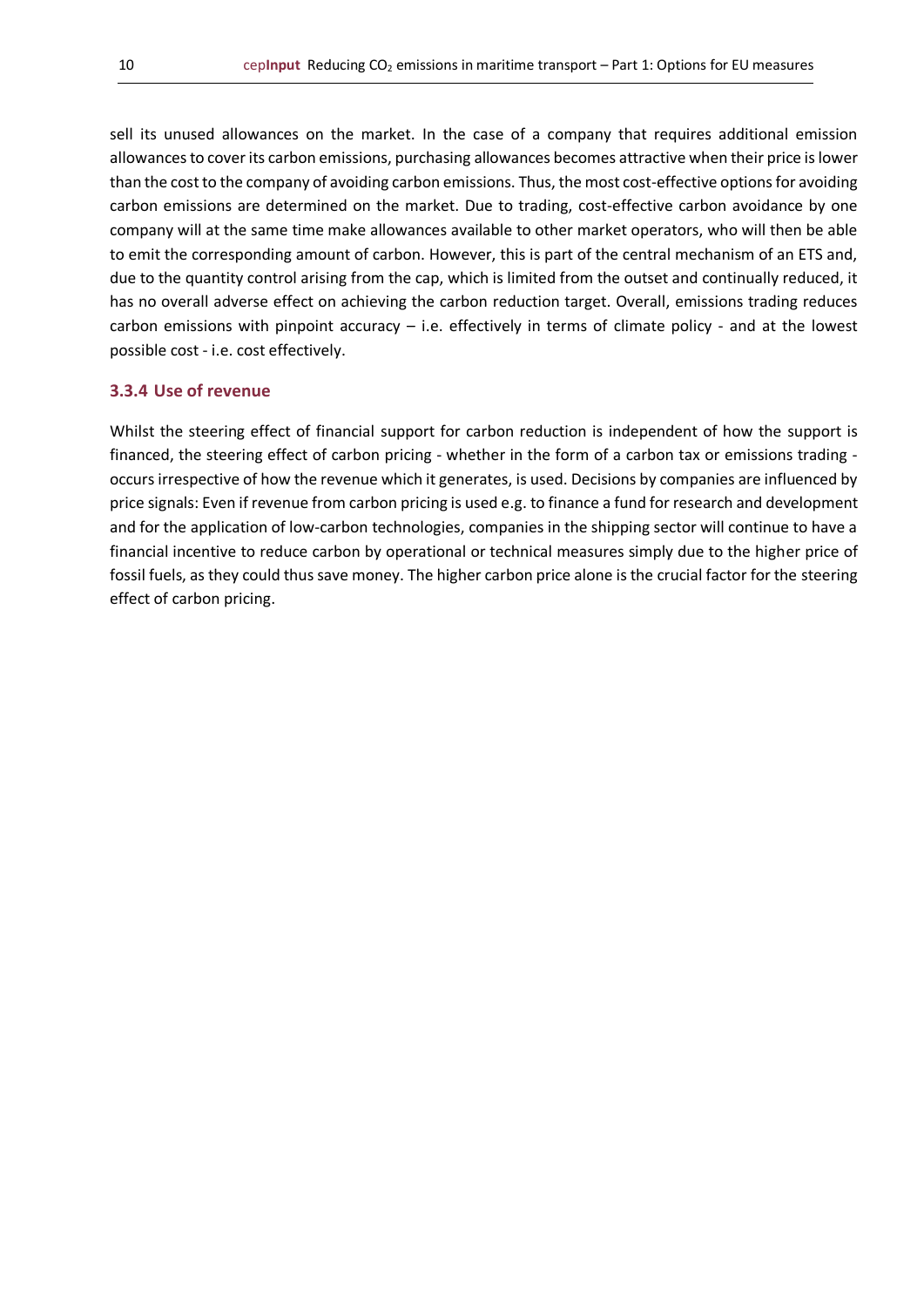### <span id="page-10-0"></span>**4 Assessment**

Since the Earth's climate and shipping are global in nature, carbon reduction measures based on climate policy should also be taken at a global level under the auspices of the IMO. In any case, the climate policy measures of the EU and the IMO should be closely coordinated to avoid unnecessary additional costs and distortions of competition to the detriment of European shipping companies.

As the EU nevertheless wants to adopt unilateral climate policy measures on carbon reduction in shipping, these should at least effectively reduce carbon emissions as well as being as cost-effective as possible for the shipping sector. In this regard, the following aspects are relevant as regards the choice between the various types of measures - regulatory requirements, financial support or carbon pricing by way of a carbon tax or emissions trading:

- Carbon pricing is more effective in terms of climate policy than regulatory requirements such as EEID energy efficiency requirements or financial support for low-carbon technologies. This is because the carbon price signal is aimed directly at the carbon-emitting behaviour itself and can - if it is strong enough - exert its full steering effect on the originator of carbon emissions. Thus, by making fossil fuels more expensive, carbon pricing in shipping would focus on actual fuel consumption, and ships' carbon emissions resulting directly from it, and could thereby encourage more fuel-efficient and thus lowercarbon shipping operations. By contrast, regulatory requirements and financial support only aim at the potential fuel efficiency of ships without exerting any direct influence on the number of ships used in maritime transport, their actual mileage, operations or carbon emissions. They cannot therefore ensure that carbon emissions from shipping will be reduced to the desired degree. In addition, by making fossil fuel more expensive, carbon pricing will automatically cover all rather than just new ships.
- With respect to the choice between the two types of carbon pricing, the relevant consideration is that it is actually impossible to determine the "correct" carbon price for a carbon tax and gradually increase it in order to effectively reduce carbon emissions to the desired extent. This is because the extent of the carbon reduction actually achieved by way of the carbon tax is a priori unknown and subject to continual change: Firstly, the reaction to the carbon tax can only be roughly estimated in advance when it is being determined. Secondly, demand for carbon emitting activities fluctuates according to economic conditions. By contrast, in the case of carbon pricing by way of emissions trading, carbon emissions can be reduced with pinpoint accuracy due to the ability to control quantity (cap), and this takes place at the lowest possible cost by way of allowance trading (trade).
- Both types of carbon pricing equally generate revenue. The subsequent use of revenue is therefore no criterion for choosing between carbon taxes and emissions trading. Irrespective of the steering effect of both instruments, it is a political decision whether the revenue from carbon pricing is used for climate policy purposes in shipping, as envisaged by the IMRF and the EU Ocean Fund, or whether it flows into the general EU budget.